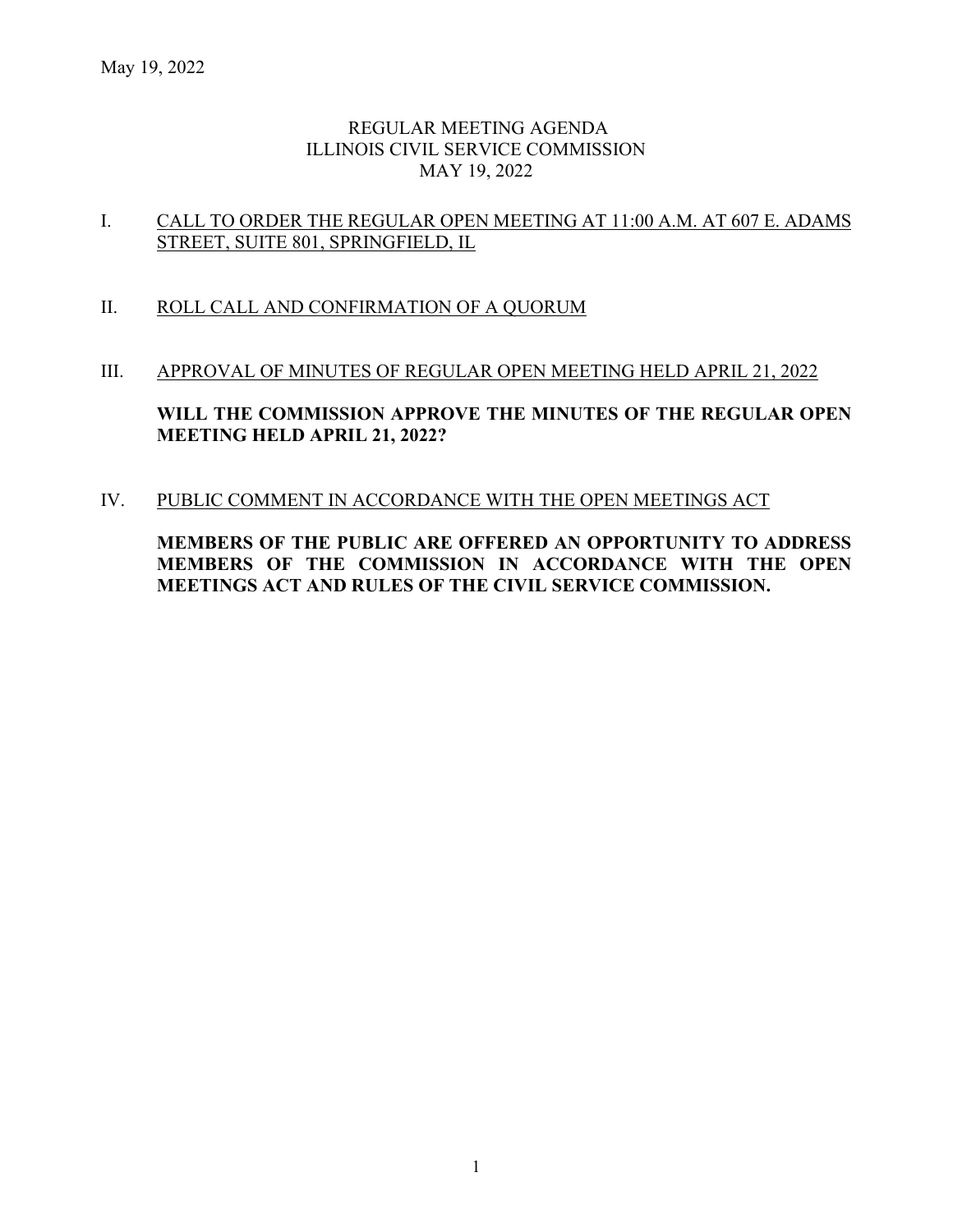## V. EXEMPTIONS UNDER SECTION 4d(3) OF THE PERSONNEL CODE

#### **A. Governing Rule – Section 1.142 Jurisdiction B Exemptions**

- a) The Civil Service Commission shall exercise its judgment when determining whether a position qualifies for exemption from Jurisdiction B under Section 4d(3) of the Personnel Code. The Commission will consider any or all of the following factors inherent in the position and any other factors deemed relevant to the request for exemption:
	- 1) The amount and scope of principal policy making authority;
	- 2) The amount and scope of principal policy administering authority;
	- 3) The amount of independent authority to represent the agency, board or commission to individuals, legislators, organizations or other agencies relative to programmatic responsibilities;
	- 4) The capability to bind the agency, board or commission to a course of action;
	- 5) The nature of the program for which the position has principal policy responsibility;
	- 6) The placement of the position on the organizational chart of the agency, board or commission;
	- 7) The mission, size and geographical scope of the organizational entity or program within the agency, board or commission to which the position is allocated or detailed.
- b) The Commission may, upon its own action after 30 days' notice to the Director of Central Management Services or upon the recommendation of the Director of the Department of Central Management Services, rescind the exemption of any position that no longer meets the requirements for exemption set forth in subsection (a). However, rescission of an exemption shall be approved after the Commission has determined that an adequate level of managerial control exists in exempt status that will insure responsive and accountable administrative control of the programs of the agency, board or commission.
- c) For all positions currently exempt by action of the Commission, the Director of Central Management Services shall inform the Commission promptly in writing of all changes in essential functions, reporting structure, working title, work location, position title, position number or specialized knowledge, skills, abilities, licensure or certification.
- d) Prior to granting an exemption from Jurisdiction B under Section 4d(3) of the Personnel Code, the Commission will notify the incumbent of the position, if any, of its proposed action. The incumbent may appear at the Commission meeting at which action is to be taken and present objections to the exemption request.

(Source: Amended at 34 Ill. Reg. 3485, effective March 3, 2010)

\* \* \*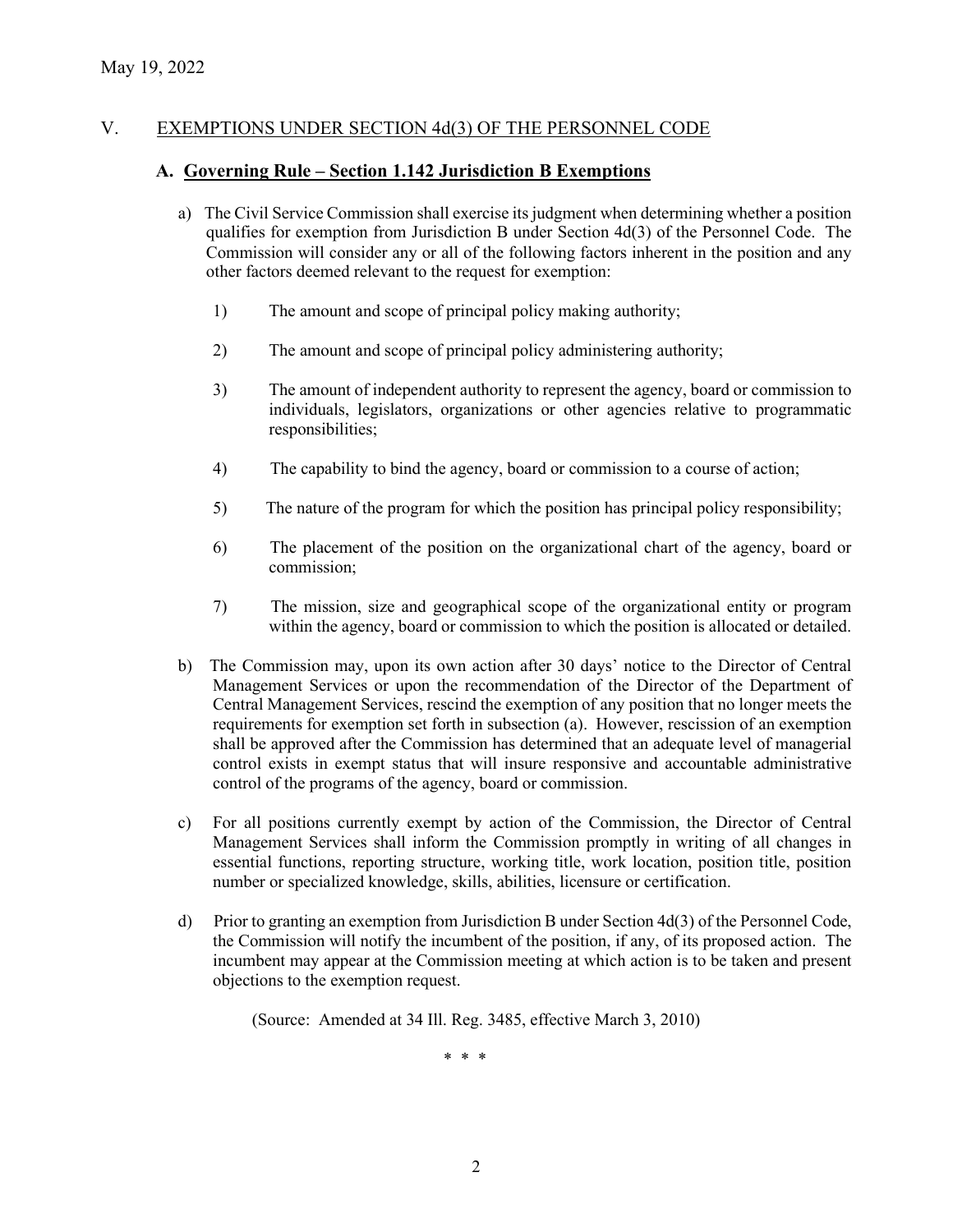| <b>Position Number</b> | 40070-28-15-000-00-01       |  |
|------------------------|-----------------------------|--|
| Functional Title       | Chief of Supplier Diversity |  |
| Incumbent              | Vacant                      |  |
| Supervisor             | Secretary                   |  |
| Location               | <b>Sangamon County</b>      |  |

# **B. Illinois Department of Innovation & Technology**

## **C. Illinois Liquor Control Commission**

| <b>Position Number</b>  | 37015-32-01-200-10-02           |  |
|-------------------------|---------------------------------|--|
| <b>Functional Title</b> | <b>Internal Affairs Manager</b> |  |
| Incumbent               | Vacant                          |  |
| Supervisor              | <b>Executive Director</b>       |  |
| Location                | <b>Cook County</b>              |  |

## **D. Illinois Department of Public Health**

| <b>Position Number</b> | 40070-20-01-090-10-01                                |  |
|------------------------|------------------------------------------------------|--|
| Functional Title       | Deputy Chief Operating Officer                       |  |
| Incumbent              | Vacant                                               |  |
| Supervisor             | Chief Operating Officer, who reports to the Director |  |
| Location               | <b>Sangamon County</b>                               |  |

# **WILL THE COMMISSION GRANT THE REQUEST FOR EXEMPTION FROM JURISDICTION B OF THE PERSONNEL CODE FOR THE FOLLOWING POSITIONS?**

- **B: Chief of Supplier Diversity (DoIT)**
- **C: Internal Affairs Manager (ILCC)**
- **D: Deputy Chief Operating Officer (IDPH)**

## **Proposed Rescission in accordance with Section 1.142(b) of the Rules of the Civil Service Commission**

Section 1.142(b) provides that the Commission may rescind the exemption of positions that no longer meet the requirements for exemption upon the recommendation of the Director of Central Management Services. The determination of rescission of Section 4d(3) exemptions rests with Civil Service Commission. Section 1.142(b) of the Commission Rules provides that rescission of an exemption shall be approved after the Commission has determined that an adequate level of managerial control exists in exempt status that will ensure responsive and accountable administrative control of the programs of the agency.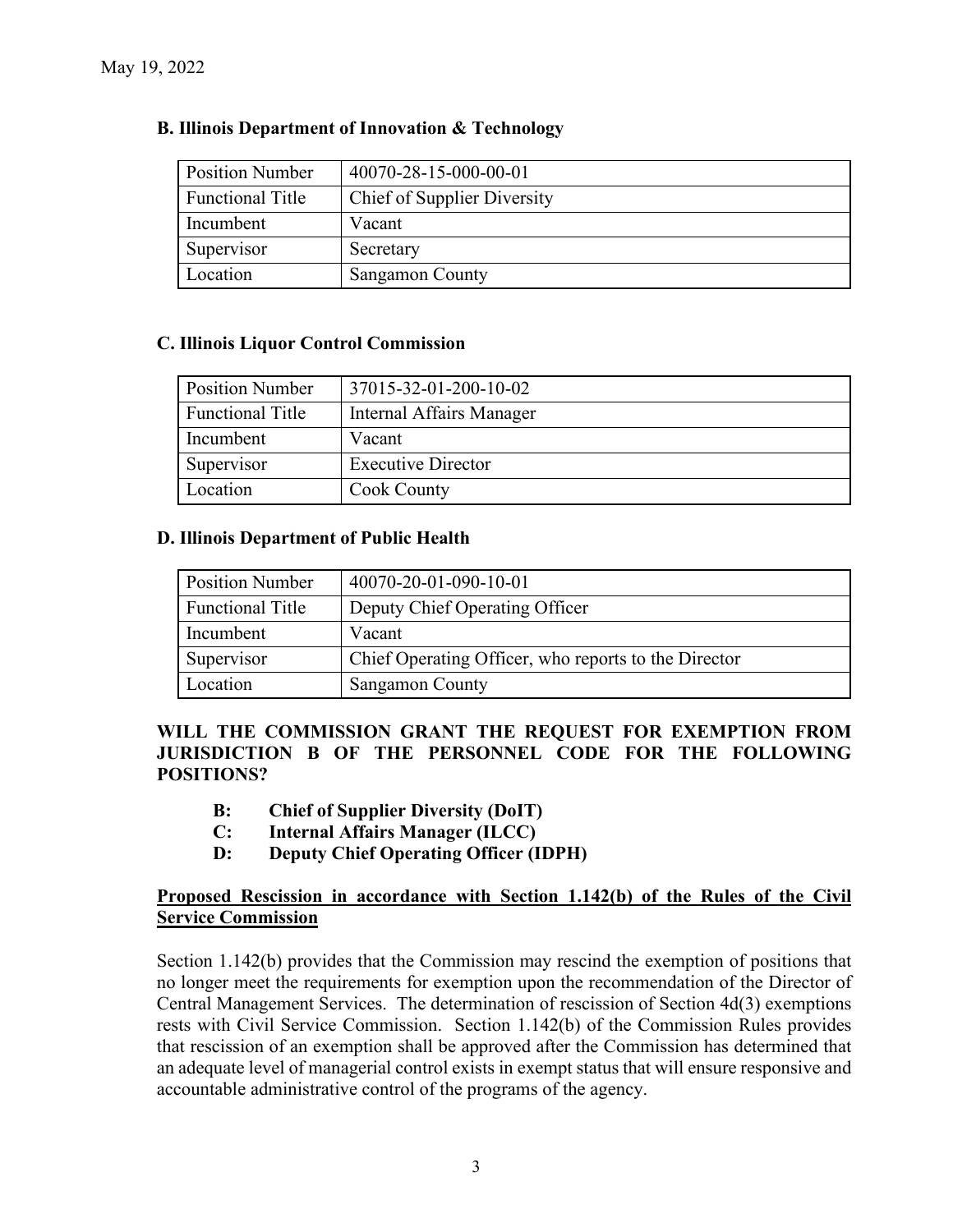| Item | Agency     | <b>Position #</b>     | <b>Functional Title</b>       |
|------|------------|-----------------------|-------------------------------|
| E    | <b>CMS</b> | 00502-37-06-000-02-01 | Assistant Legislative Liaison |
|      |            |                       |                               |
| F    | EPA        | 40070-46-00-000-00-04 | Assistant to the Director /   |
|      |            |                       | Policy Advisor                |
|      | DoIT       | 40070-28-10-000-00-01 | Chief Service Officer         |

### **WILL THE COMMISSION RESCIND THE EXEMPTION FROM JURISDICTION B OF THE PERSONNEL CODE FOR THE FOLLOWING POSITIONS?**

- **E: Assistant Legislative Liaison (CMS)**
- **F: Assistant to the Director / Policy Advisor (EPA)**
- **G: Chief Service Officer (DoIT)**

## VI. CLASS SPECIFICATIONS

#### **A. Governing Rule – Section 1.45 Classification Plan**

The Commission will review the class specifications requiring Commission approval under the Classification Plan and will approve those that meet the requirements of the Personnel Code and Personnel Rules and conform to the following accepted principles of position classification:

- a) The specifications are descriptive of the work being done or that will be done;
- b) Identifiable differentials are set forth among classes that are sufficiently significant to permit the assignment of individual positions to the appropriate class;
- c) Reasonable career promotional opportunities are provided;
- d) The specifications provide a reasonable and valid basis for selection screening by merit examinations;
- e) All requirements of the positions are consistent with classes similar in difficulty, complexity and nature of work; and
- f) The relation of the class specifications to any applicable collective bargaining agreement.

#### **B. None Submitted**

**WILL THE COMMISSION DISAPPROVE ANY CLASS SPECIFICATIONS RECEIVED BY THE COMMISSION STAFF BUT NOT INCLUDED IN THIS AGENDA TO ALLOW ADEQUATE STUDY?**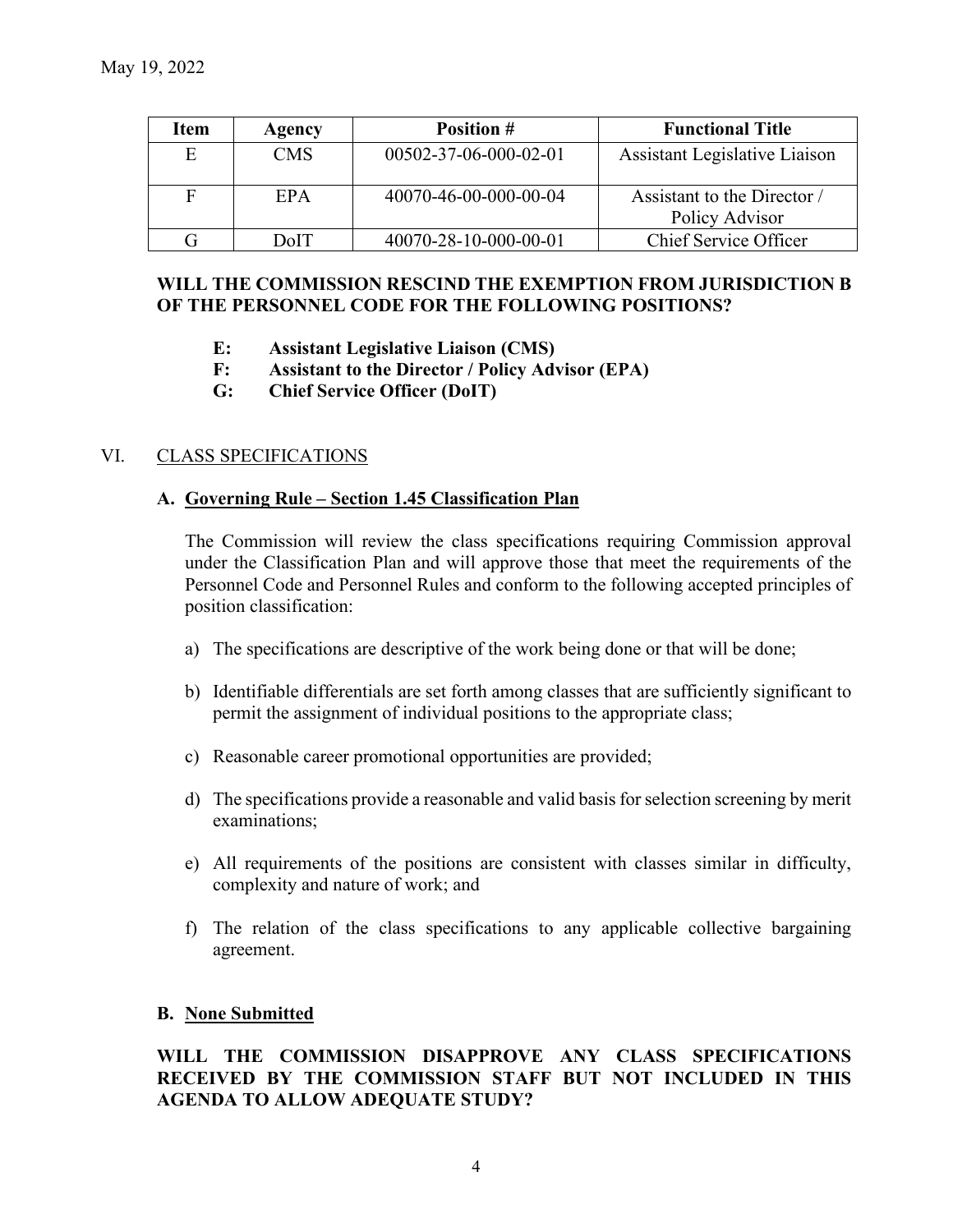## VII. PERSONNEL RULES

#### **A. Civil Service Commission Governing Rule – Section 1.310 Personnel Rules**

The Commission has power to disapprove new rules or amendments to existing rules submitted by the Director of Central Management Services. Such proposed new rules or amendments of existing rules submitted to the Commission shall be accompanied by a report of proceedings attending the prior public hearing required by law with respect to them. If the Commission does not disapprove new rules or any amendment to existing rules within 30 days following the receipt from the Director of Central Management Services, the new rules or amendments have the force and effect of law after filing by the Director with the Secretary of State.

#### **B. None Submitted**

## **WILL THE COMMISSION DISAPPROVE ANY AMENDMENTS TO PERSONNEL RULES RECEIVED BY THE COMMISSION STAFF BUT NOT INCLUDED IN THIS AGENDA TO ALLOW ADEQUATE STUDY?**

#### VIII. MOTION TO CLOSE A PORTION OF THE MEETING

**PURSUANT TO SUBSECTIONS 2(c)(1), 2(c)(4), AND 2(c)(11) OF THE OPEN MEETINGS ACT, WILL THE COMMISSION CLOSE A PORTION OF THE MEETING TO CONSIDER APPEALS FILED WITH THE COMMISSION, LITIGATION, AND/OR SPECIFIED EMPLOYMENT MATTERS?**